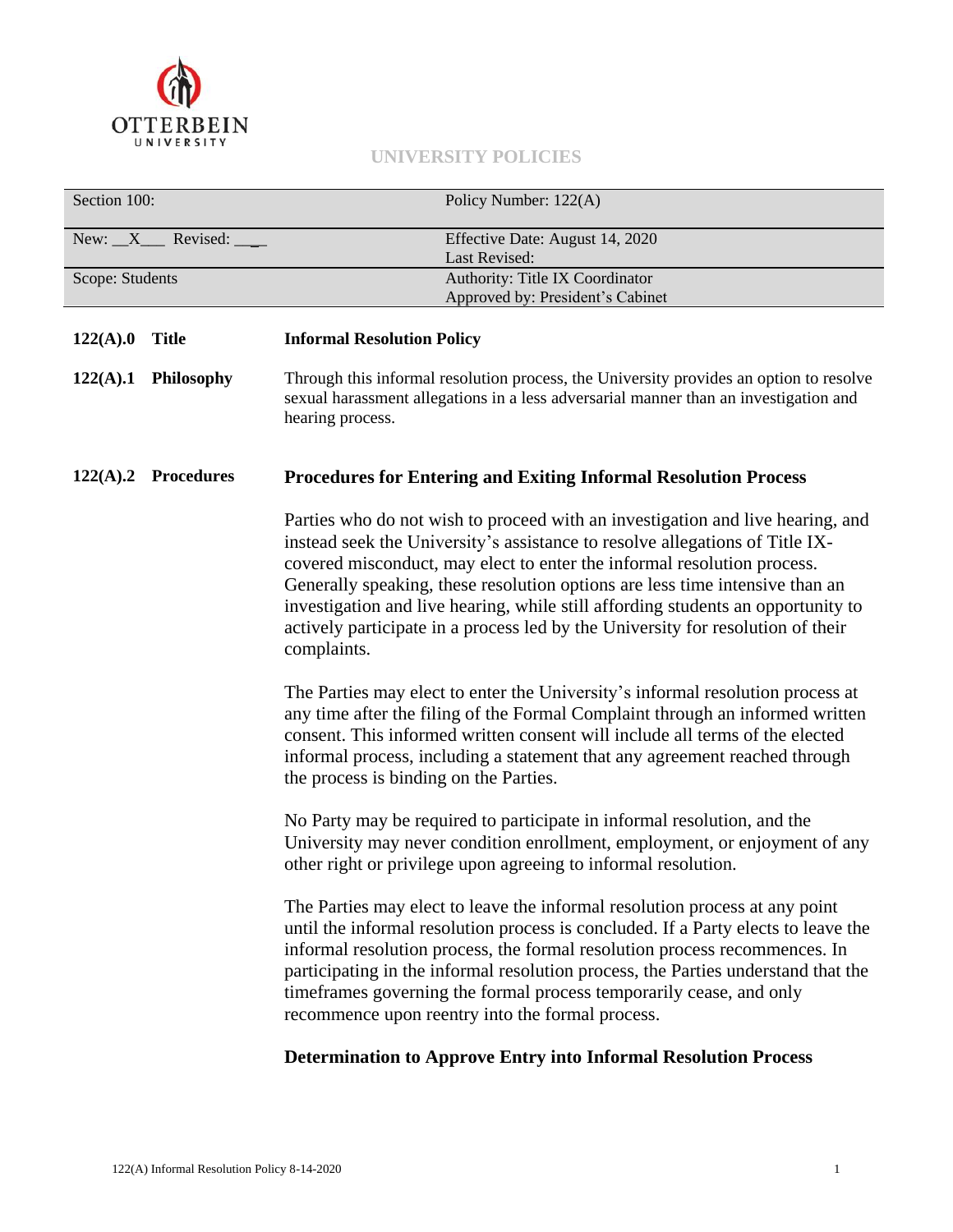

Even where the Parties agree to submit a matter to informal resolution, the Title IX Coordinator **must** approve the decision to move the matter to the informal resolution process and may determine that informal resolution is not appropriate under the circumstances.

Factors that the Title IX Coordinator may weigh in considering the appropriateness of the informal resolution process include, but are not limited to, the gravity of the allegations, whether there is an ongoing threat of harm or safety to the campus, whether the respondent is a repeat offender, and whether the Parties are participating in good faith. This determination is not subject to appeal.

Informal resolution is only permitted to address allegations of student-onstudent sexual harassment, and is never allowed as an option to resolve allegations that an employee sexually harassed a student.

At any time after the commencement of the informal resolution process, the Title IX Coordinator may determine that the informal resolution process is not an appropriate method for resolving the matter, and may require that the matter be resolved through the formal process. This determination is not subject to appeal.

# **Role of the Facilitator**

Informal resolution processes are managed by facilitators, who may not have a conflict of interest or bias in favor of or against complainants or respondents generally or regarding the specific Parties in the matter.

All facilitators must have training in the definition of sexual harassment, the scope of the institution's education program or activity, how to conduct informal resolution processes, and how to serve impartially, including by avoiding prejudgment of the facts at issue, conflicts of interest, or bias.

### **Confidentiality:**

In entering the informal resolution process, the Parties agree that any testimony and evidence (including admissions of responsibility) they share or receive during the informal resolution process concerning the allegations of the Formal Complaint is confidential. No evidence concerning the allegations obtained within the informal resolution process may be disseminated to any person, provided that any Party to the informal resolution process may generally discuss the allegations under investigation with a parent, friend, advisor, or other source of emotional support, or with an advocacy organization. As a condition of entering the informal resolution process, any